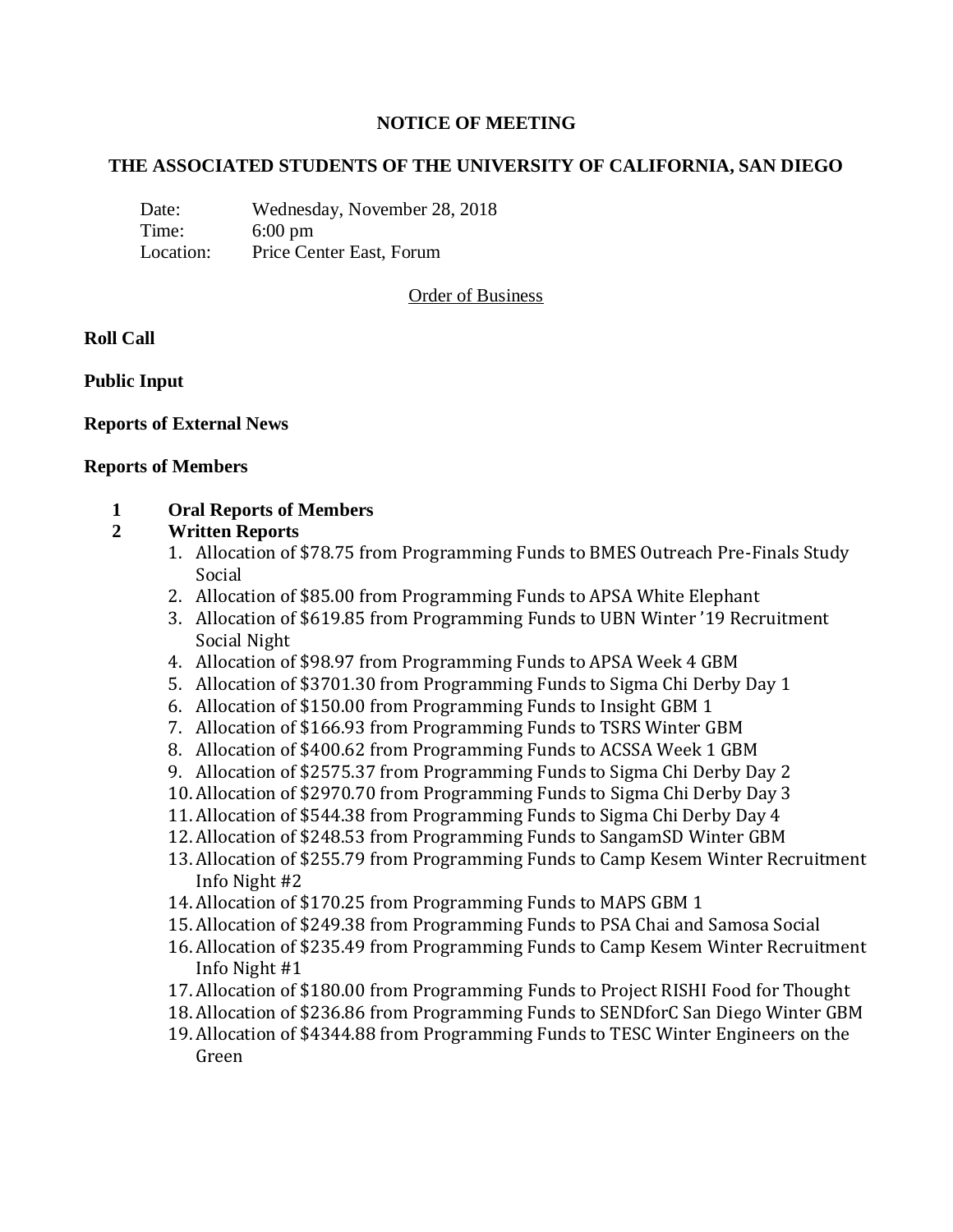- 20. Allocation of \$280.56 from Programming Funds to IEEE Winter GBM
- 21. Allocation of \$260.57 from Programming Funds to IEEE Annual Projects Showcase
- 22. Allocation of \$85.00 from Programming Funds to APSA White Elephant
- 23. Allocation of \$888.21 from Programming Funds to UBN Recruitment Info Night
- 24. Allocation of \$98.97 from Programming Funds to APSA Week 4 GBM
- 25. Allocation of \$170.09 from Programming Funds to MAPS GBM #2
- 26. Allocation of \$133.49 from Programming Funds to International Health Collective GBM 4
- 27. Allocation of \$19.99 from Programming Funds to ACSSA Week 2 GBM
- 28. Allocation of \$120.00 from Programming Funds to Navigators NavNight
- 29. Allocation of \$85.00 from Programming Funds to ASME Talks with Steve Kirsch
- 30. Allocation of \$180.00 from Programming Funds to International Health Collective GBM 3
- 31. Allocation of \$326.18 from Programming Funds to FUSION GBM
- 32. Allocation of \$58.98 from Programming Funds to Insight SCCO Presentation
- 33. Allocation of \$171.94 from Programming Funds to BSSA What I Wish I Had Known
- 34. Allocation of \$64.39 from Programming Funds to Books Beyond Boundaries Winter Orientation
- 35. Allocation of \$398.45 from Programming Funds to MEMO at UCSD Winter GBM #1
- 36. Allocation of \$279.72 from Programming Funds to WAMIE Recruitment Social
- 37. Allocation of \$296.74 from Programming Funds to AED Winter GBM 1
- 38. Allocation of \$178.12 from Programming Funds to Health Care Frontiers Sports Medicine Panel
- 39. Allocation of \$177.84 from Programming Funds to AIChE Winter GBM #1
- 40. Allocation of \$153.66 from Programming Funds to SUMS Winter GBM
- 41. Allocation of \$212.94 from Programming Funds to HMP3 MD/DO Panel
- 42. Allocation of \$90.61 from Programming Funds to Morning Sign Out Winter GBM #2
- 43. Allocation of \$597.38 from Programming Funds to PPS USC GBM
- 44. Allocation of \$597.38 from Programming Funds to PPS Pharmily Trivia Night
- 45. Allocation of \$355.48 from Programming Funds to AED Winter GBM 1
- 46. Allocation of \$1100.00 from Programming Funds to IEEE Hard Hack Main Event Day 1
- 47. Allocation of \$118.54 from Programming Funds to MedICamp Passport Admissions
- 48. Allocation of \$1100.00 from Programming Funds to IEEE Hard Hack Main Event Day 2
- 49. Allocation of \$458.54 from Programming Funds to MSA GBM #3 and Friday Prayer
- 50. Allocation of \$135.41 from Programming Funds to Interaxon at UCSD Grad Student Panel
- 51. Allocation of \$289.87 from Programming Funds to Triton XR GBM
- 52. Allocation of \$299.88 from Programming Funds to IEEE Staff Member Meeting + Social
	- Nathan Park